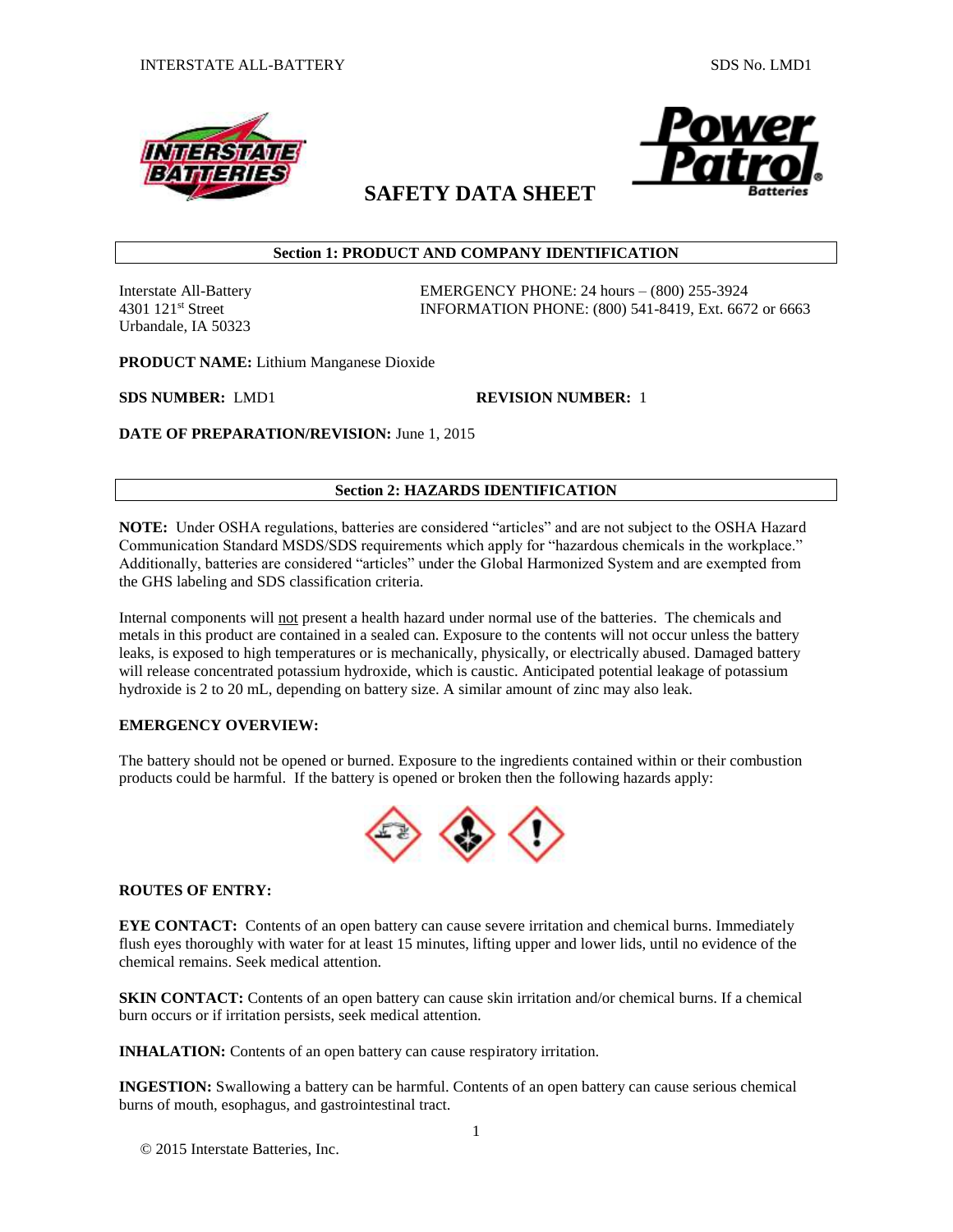#### **ACUTE HEALTH EFFECTS:**

Exposure and/or contact with battery electrolyte (acid) may lead to acute irritation of the skin, corneal damage of the eyes, and irritation of the mucous membranes of the eyes and upper respiratory system, including lung.

### **MEDICAL CONDITIONS AGGRAVATED BY EXPOSURE:**

A knowledge of the available toxicology information and of the physical and chemical properties of the material suggests that overexposure in unlikely to aggravate existing medical conditions.

| <b>Section 3: COMPOSITION/INFORMATION ON INGREDIENTS</b> |  |
|----------------------------------------------------------|--|
|----------------------------------------------------------|--|

| <b>Material</b>                                   | % by Wt.  | <b>CAS Number</b> | <b>EINECS/ELINCS</b> |
|---------------------------------------------------|-----------|-------------------|----------------------|
|                                                   |           |                   |                      |
| Lithium                                           | $3-4$     | 7439-93-2         | $231 - 102 - 5$      |
| <b>Manganese dioxide</b>                          | $40-50$   | 1313-13-9         | 215-202-6            |
| Organic electrolyte**                             | $15 - 25$ | N/A               | N/A                  |
| Carbon                                            | $1-5$     | 1338-86-4         | N/A                  |
| <b>Aluminum</b>                                   | $1-20$    | 7429-90-5         | 231-072-3            |
| <b>Stainless steel, Nickel, inert</b><br>material | Remainder | N/A               | N/A                  |

\* Quantities vary with cell type

\*\* Contains 1,2-Dimethoxyethane (CAS 110-71-4, EINECS 603-031-00-3), content < 3 % listed on REACH candidate list since June 2012

#### **Section 4: FIRST AID MEASURES**

**EYE CONTACT:** Immediately rinse with cool running water for at least 15 minutes. Seek medical attention immediately after rinsing.

**SKIN CONTACT:** Wash thoroughly with soap and water. If acid is splashed on clothing or shoes, remove immediately and discard.

**INHALATION:** Remove from exposure to fresh air and consult a physician if any of the acute effects listed above develop.

**INGESTION:** Do not induce vomiting. Refer to a physician immediately.

#### **Section 5: FIRE FIGHTING MEASURES**

**EXTINGUISHING MEDIA:** Carbon dioxide (CO2) or dry chemical fire extinguisher

**SPECIAL FIRE FIGHTING PROCEDURES:** Firefighters should wear positive pressure self-contained breathing apparatus and full protective clothing. Fight fire from a distance or protected area. Cool fire exposed batteries to prevent rupture. Use caution when handling fire-exposed containers (containers may rocket or explode in heat of fire).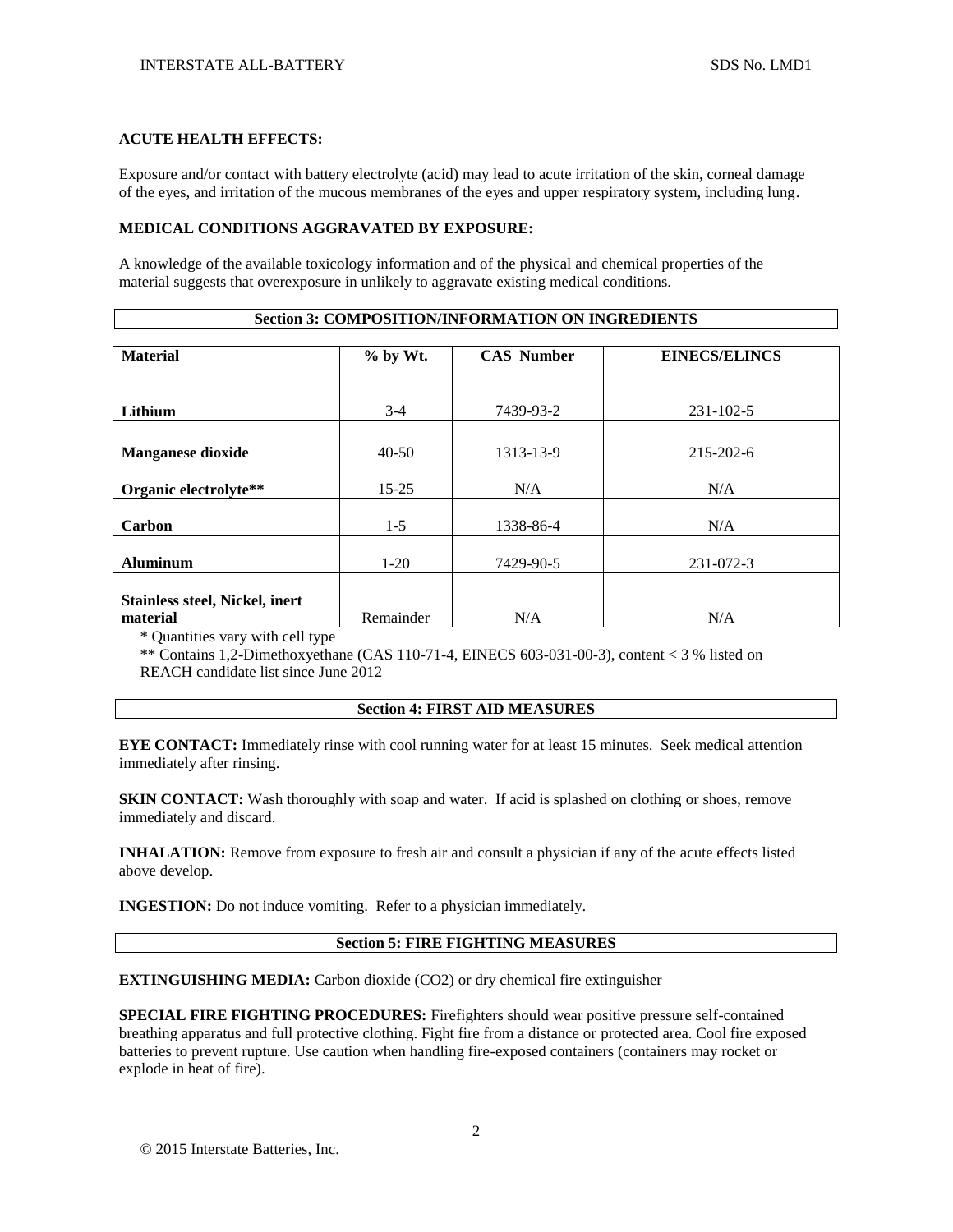### **Section 6: ACCIDENTAL RELEASE MEASURES**

Caustic potassium hydroxide may be released from leaking or ruptured batteries. Clean-up personnel should wear appropriate protective clothing to avoid eye and skin contact and inhalation of vapors or fumes. Increase ventilation. Carefully collect batteries and place in an appropriate container for disposal.

### **Section 7: HANDLING AND STORAGE**

**MECHANICAL CONTAINMENT:** Batteries normally evolve hydrogen which, when combined with oxygen from the air, can produce a combustible or explosive mixture unless vented. If such a mixture is present, short circuits, high temperature, or static sparks can cause an ignition.

Do not obstruct safety release vents on batteries. Encapsulation (potting) of batteries will not allow cell venting and can cause high pressure rupture.

**HANDLING:** Accidental short circuit for a few seconds will not seriously affect the battery. Prolonged short circuit will cause the battery to lose energy, and can cause the safety release vent to open. Sources of short circuits include jumbled batteries in bulk containers, metal jewelry, metal covered tables or metal belts used for assembly of batteries into devices.

**WARNING:** Do not install backwards, charge, put in fire, or mix with other battery types. May explode or leak causing injury. **Replace all batteries at the same time.**

**STORAGE:** Store in a cool, well ventilated area. Elevated temperatures can result in shortened battery life.

**CHARGING:** This battery is manufactured in a charged state. It is not designed for recharging. Recharging can cause battery leakage or, in some cases, high pressure rupture. Inadvertent charging can occur if a battery is installed backwards.

### **Section 8: EXPOSURE CONTROLS/PERSONAL PROTECTION**

**VENTILATION:** Not required under normal handling conditions.

**RESPIRATORY PROTECTION:** None required under normal handling conditions.

**GLOVES:** Not necessary under normal conditions. Use neoprene or natural rubber gloves if handling an open or leaking battery.

**EYE PROTECTION:** Not necessary under normal conditions. Wear safety glasses with side shields if handling an open or leaking battery.

**OTHER PROTECTIVE EQUIPMENT:** None required under normal handling conditions.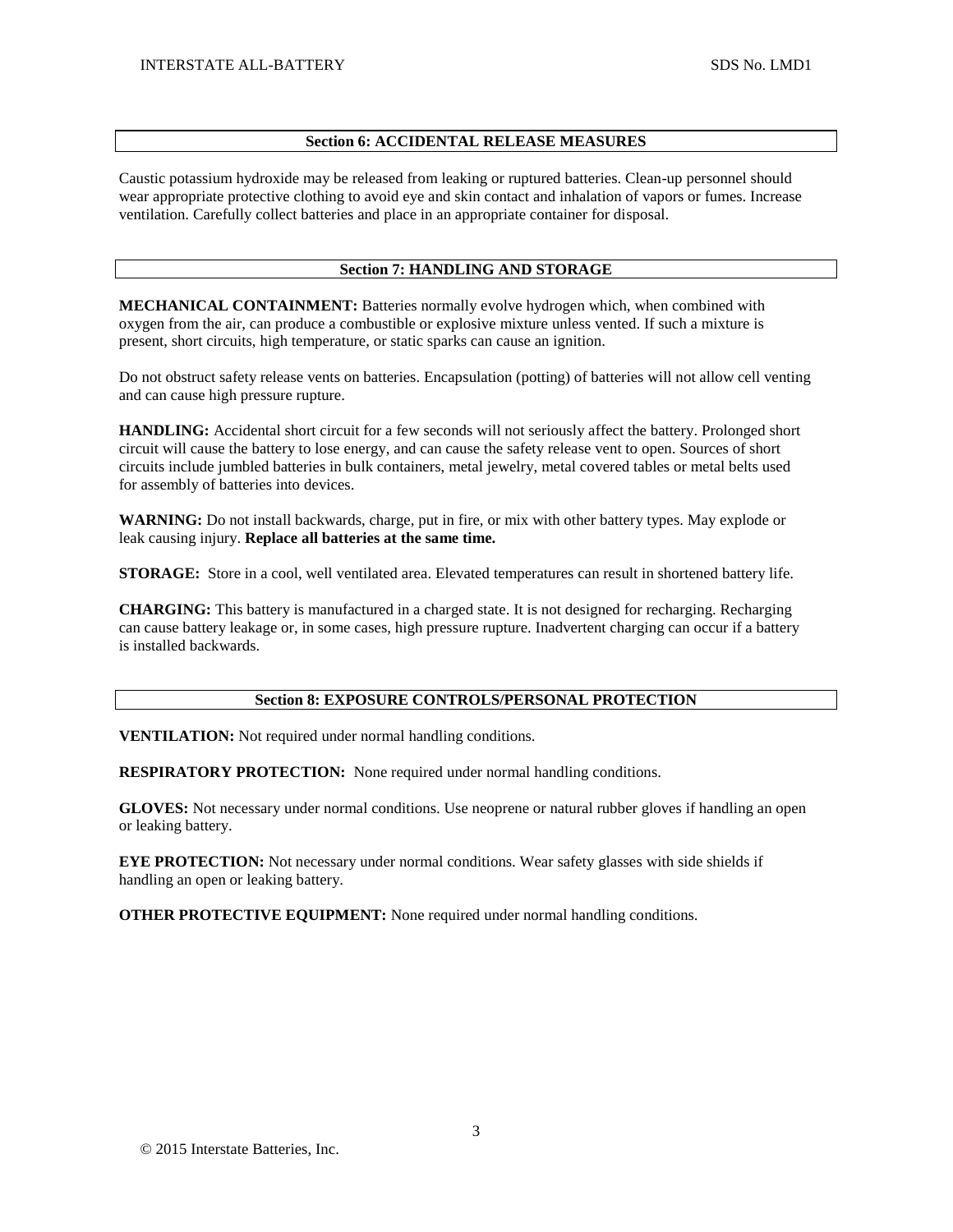# **Section 9: PHYSICAL AND CHEMICAL PROPERTIES**

| APPEARANCE (PHYSICAL STATE, & COLOR):<br>٠           | Cylindrical/Coin Cells     |
|------------------------------------------------------|----------------------------|
| <b>ODOR:</b><br>٠                                    | <b>Odorless</b>            |
| <b>ODOR THRESHOLD:</b>                               | Not applicable             |
| PH:                                                  | Not applicable             |
| <b>MELTING POINT/FREEZING POINT:</b><br>٠            | Not applicable             |
| <b>INITIAL BOILING POINT AND BOILING RANGE:</b><br>٠ | Not applicable             |
| <b>FLASH POINT:</b>                                  | $29^{\circ}F(-2^{\circ}C)$ |
|                                                      | (1, 2-Dimethoxyethane)     |
| <b>EVAPORATION RATE:</b><br>٠                        | Not applicable             |
| <b>FLAMMABILITY (SOLID, GAS):</b><br>٠               | Not determined             |
| UPPER/LOWER FLAMMABILITY OR EXPLOSIVE LIMITS:<br>٠   | Not determined             |
| <b>VAPOR PRESSURE:</b><br>٠                          | Not applicable             |
| <b>VAPOR DENSITY:</b><br>٠                           | Not applicable             |
| <b>RELATIVE DENSITY:</b><br>٠                        | Not applicable             |
| <b>SOLUBILITY(IES):</b><br>٠                         | Insoluble in water         |
| PARTITION COEFFICIENT: N-OCTANOL/WATER:<br>٠         | Not applicable             |
| <b>AUTO-IGNITION TEMPERATURE:</b><br>٠               | Not applicable             |
| DECOMPOSITION TEMPERATURE:                           | Not applicable             |
|                                                      |                            |

**Section 10: STABILITY AND REACTIVITY**

**STABILITY:** □ Unstable Ø Stable

**CONDITIONS TO AVOID:** Do not heat, crush, disassemble, short circuit, or recharge.

**INCOMPATIBILITY:** Contents are incompatible with strong oxidizing agents.

**HAZARDOUS DECOMPOSITION PRODUCTS:** Thermal decomposition may produce hazardous fumes of zinc and manganese; caustic vapors of potassium hydroxide and other toxic by-products. **HAZARDOUS POLYMERIZATION:** Will not occur.

### **Section 11: TOXICOLOGICAL INFORMATION**

Lithium Manganese Dioxide batteries are not hazardous waste. Under normal conditions of use, Lithium Manganese Dioxide batteries are non-toxic.

The toxicological information of the applicable internal cell materials is as follows:

# **ACUTE TOXICITY DATA:**

Manganese dioxide: LD50 oral rat >3478 mg/kg 1, 2-dimethoxyethane: LDLO oral rat 1000 mg/kg, LCLO inhalation rat 63 g/m3/6 hr Propylene carbonate: LD50 oral rat 29100 ul/kg; LD50 dermal rabbit >20 ml/kg; LC50 inhalation rat  $>5$  g/m3 Ethylene carbonate: ld50 oral rat 10,000 mg/kg; LD50 dermal rabbit >3000 mg/kg Lithium trifluoromethane sulfonate: LD50 oral rat 1250-1500 mg/kg

### **CHRONIC EFFECTS:**

The chemicals in this product are contained in a sealed can and exposure does not occur during normal handling and use. No chronic effects would be expected from handling a leaking battery.

#### **TARGET ORGANS:**

Skin, eyes and respiratory system.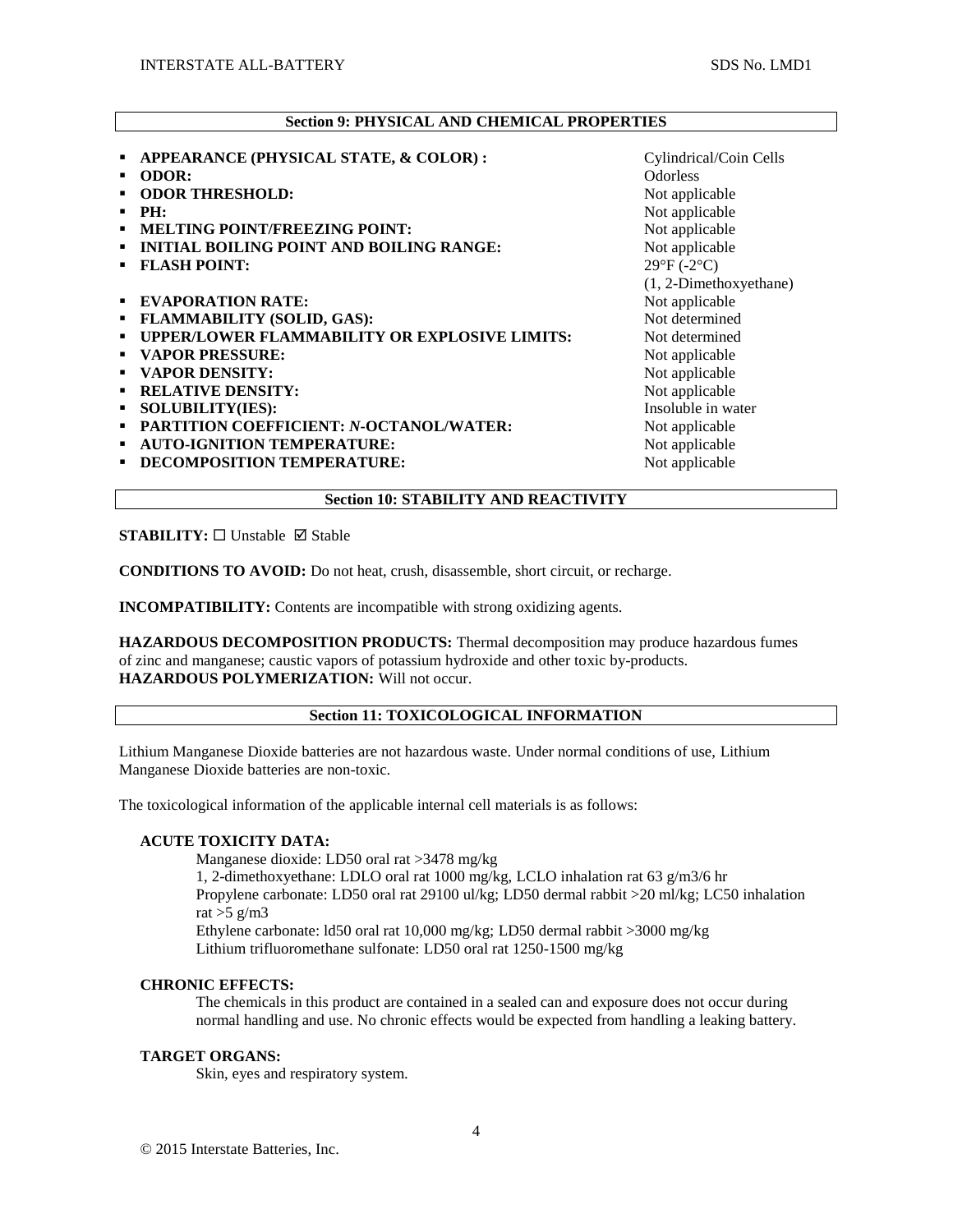### **CARCINOGENICITY:**

Carbon black is classified by IARC as possibly carcinogenic to humans (group 2b). None of the other components of this product are listed as carcinogens by ACGIH, IARC, NTP OR OSHA. Skin, eyes and respiratory system.

### **Section 12: ECOLOGICAL INFORMATION**

No eco-toxicity data is available. This product is not expected to present an environmental hazard. Lithium Manganese Dioxide batteries do not contain any added mercury, cadmium or lead.

### **Section 13: DISPOSAL**

Dispose of in compliance with federal, state/provincial and local regulations.

*Non-Household Setting (US Federal)*: Lithium Manganese Dioxide batteries in their original form (finished consumer product), when disposed of as waste, are considered **non-hazardous** waste according to Federal RCRA regulation (40 CFR 261).

*Household Use:* Lithium Manganese Dioxide batteries can be safely disposed of with normal household waste. Do not accumulate large quantities used batteries for disposal as accumulation could cause batteries to shortcircuit.

Do not incinerate.

It is recommended that the batteries be recycled. To find an Interstate All Battery Store that will send Lithium Manganese Dioxide batteries for recycling, please go to the dealer locator function found at [www.interstatebatteries.com.](http://www.interstatebatteries.com/)



## **Section 14: TRANSPORTATION INFORMATION**

| <b>UN NUMBER:</b> | UN3090/3091 |
|-------------------|-------------|
|                   |             |

**TRANSPORT HAZARD CLASS:** Class 9

**PACKING GROUP:** II